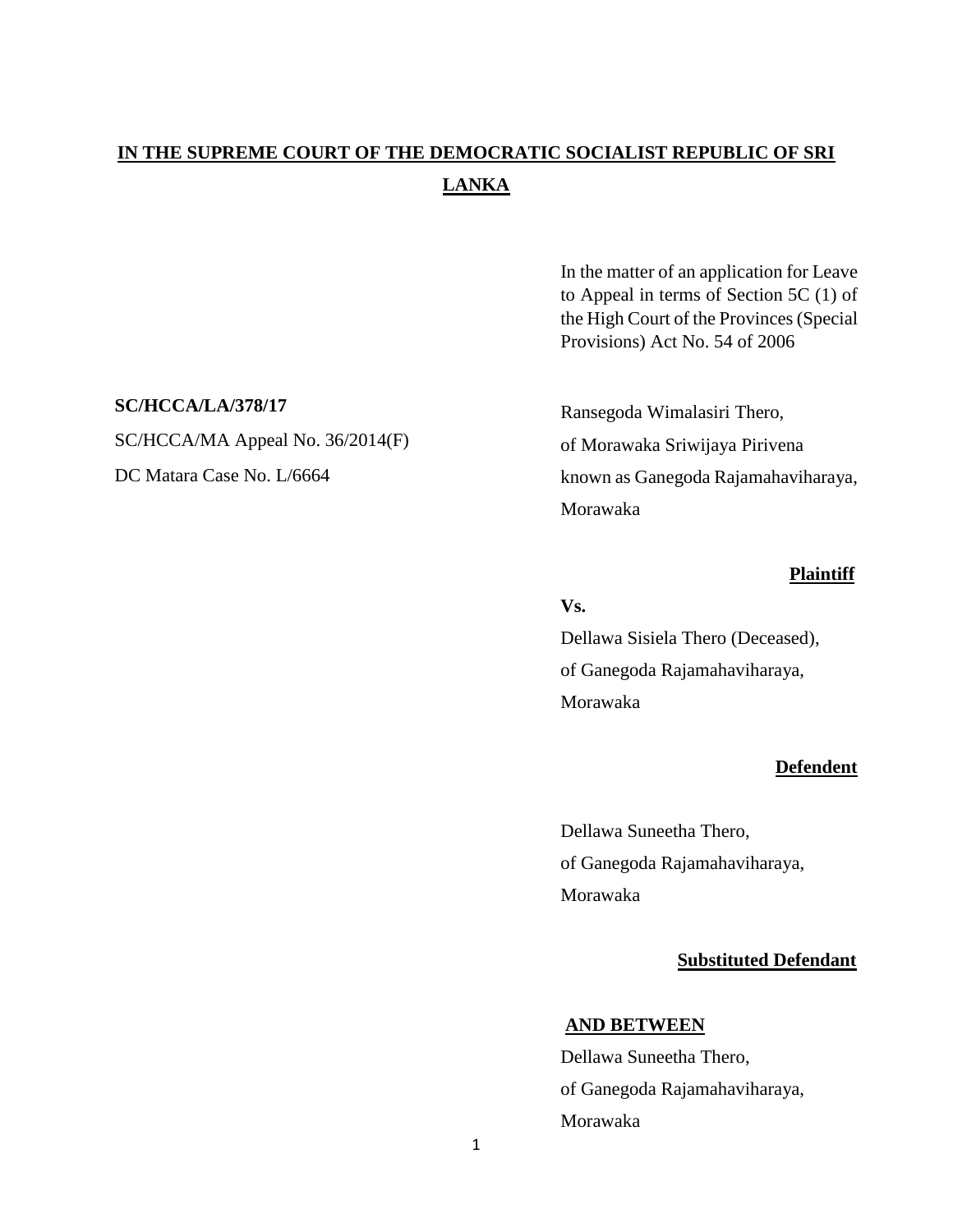# **Substituted-Defendant-Appellant**

## **Vs.**

Ransegoda Wimalasiri Thero, of Morawaka Sriwijaya Pirivena known as Ganegoda Rajamahaviharaya, Morawaka

# **Plaintiff-Respondent**

#### **AND NOW BETWEEN**

Ransegoda Wimalasiri Thero (Deceased), of Morawaka Sriwijaya Pirivena known as Ganegoda Rajamahaviharaya, Morawaka

# **Plaintiff-Respondent-Petitioner**

# **Vs.**

Dellawa Suneetha Thero, of Ganegoda Rajamahaviharaya, Morawaka

# **Substituted Defendant- Appellant- Respondent**

*An application for substitution on behalf of the deceased Plaintiff-Respondent-Petitioner Thero*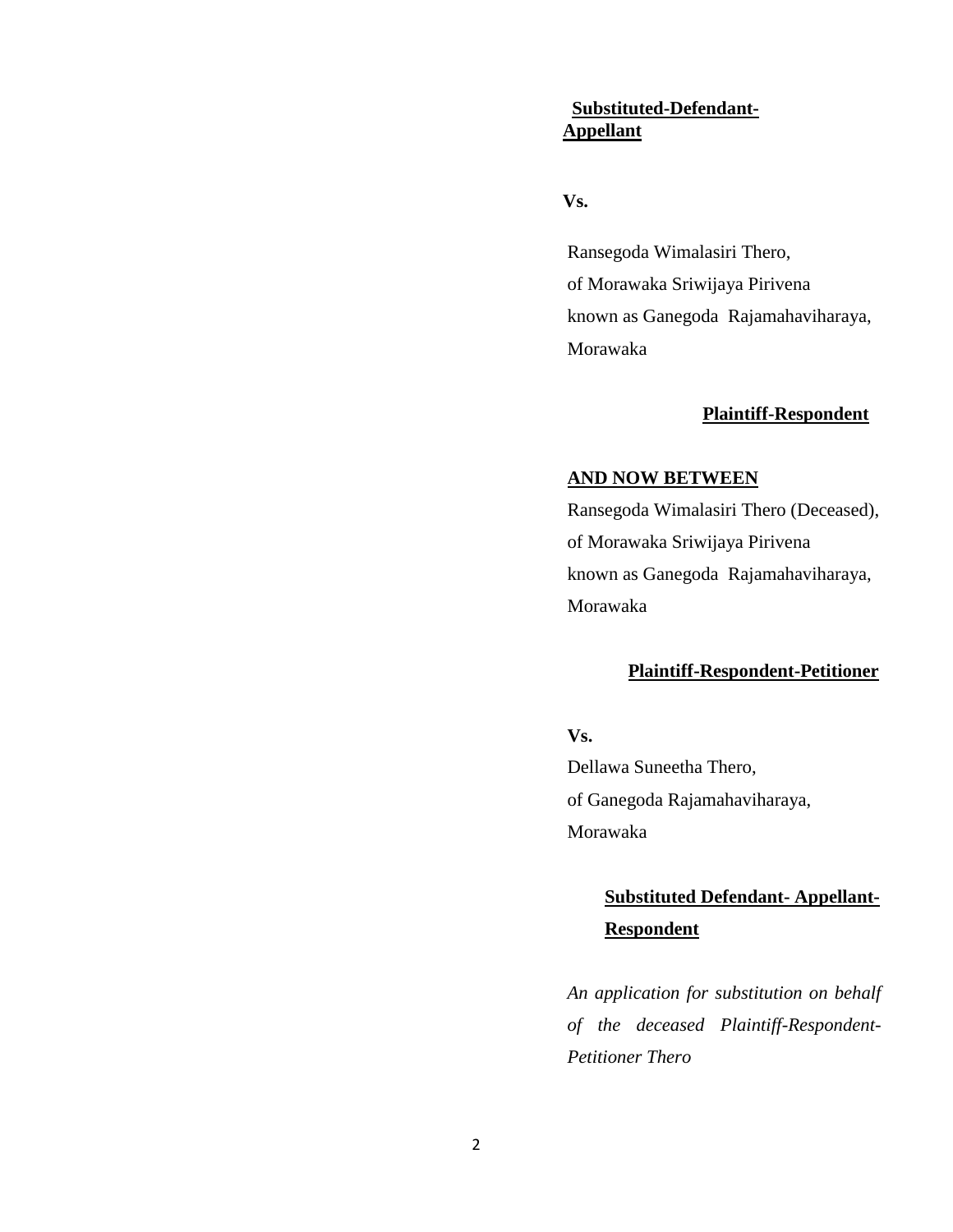Edandukitha Gnanasiri Thero, Sri Wijaya Piriven Wiharaya, Morawaka

## **Petitioner**

# **Vs.**

Dellawa Suneetha Thero, of Ganegoda Rajamahaviharaya, Morawaka

**Substituted Defendant-Appellant-Respondent- Respondents** 

Before: Jayantha Jayasuriya, PC, CJ. L.T.B Dehideniya, J. Murdu N.B Fernando, PC, J.

Counsels: Ranjan Suwandarthna, PC for the Plaintiff-Respondent-Petitioner Lakshman Perera, PC with Upendra Walgampaya for Defendant-Appellant– Respondent

Argued on: 05.12.2019 Decided on:08.03.2022

## **L.T.B. Dehideniya, J.**

Plaintiff-Respondent-Petitioner (hereinafter sometime referred to as the Plaintiff) instituted this action in the District Court seeking for a declaration, that he is the Viharadhipathi of Ganegoda Rajamahaviharaya and for an order to evict the Defendant. The District Court delivered the Judgement in favour of the Plaintiff. While the case was pending before the District Court, the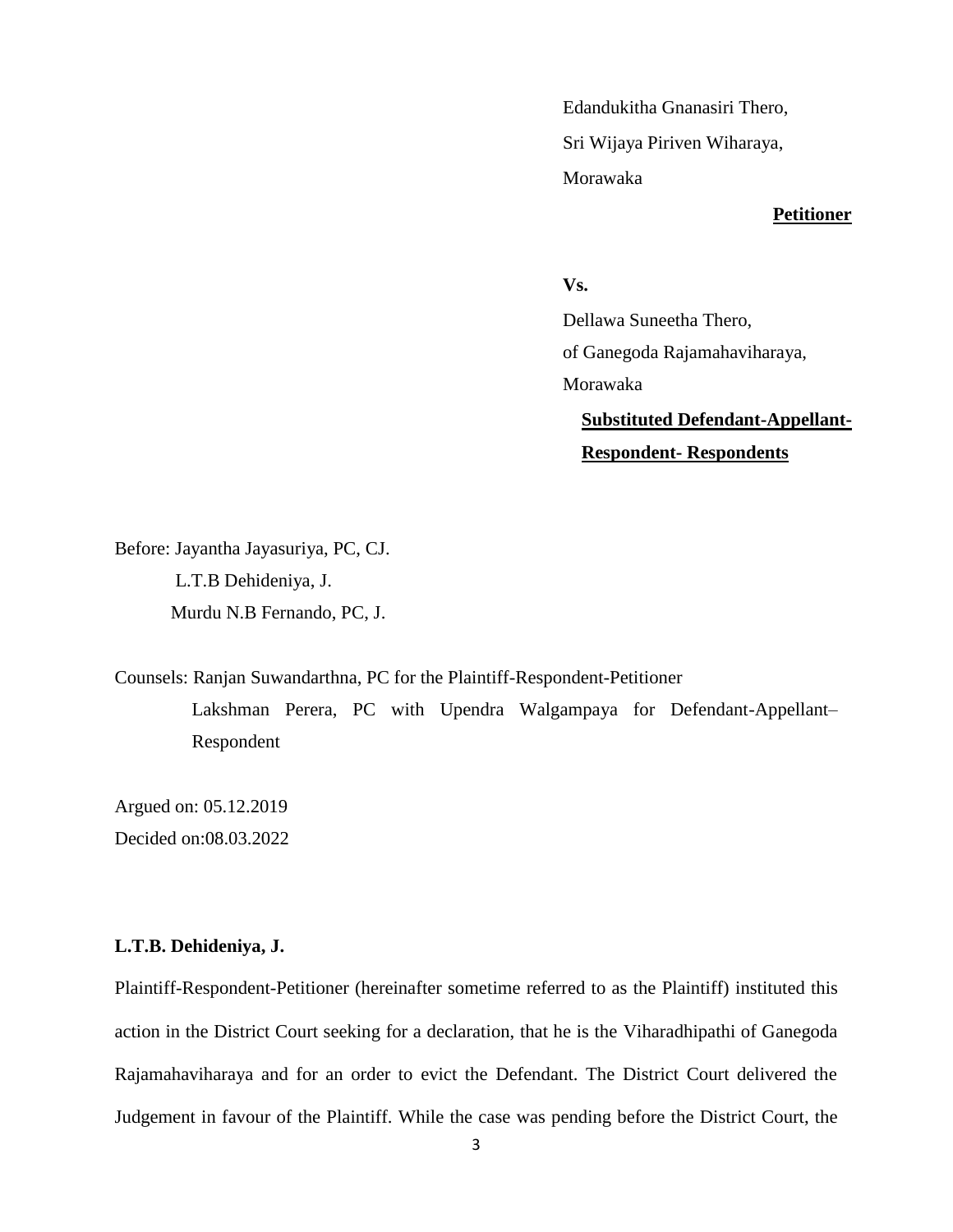Defendant Thero passed away and the present substituted Defendant-Appellants-Respondent's (hereinafter sometime referred to as the Respondent) name was entered in the room of the said deceased Defendant.

The Respondent appealed to the High Court of Civil Appeal and the said court set aside the judgement of the District Court. The Plaintiff filed the present leave to appeal application, challenging the said decision.

The law related to the substitution of a deceased Plaintiff was amended by the Civil Procedure Code Amendment Law No. 20 of 1977 when the Administration of Justice Law was repealed and the Civil Procedure Code was re-enacted. By the said law, only a next of kin of the deceased person was permitted to be substituted. This law has been changed several times and by the Civil Procedure Code (Amendment) Act No. 08 of 2017, the requirement to be a next of kin was removed. The scope of the Section was widened and the legal representative was permitted to be substituted.

The new Section reads as follows;

#### **Section 398**

*"In case of the death of a sole plaintiff or sole surviving plaintiff, the legal representative of the deceased may, where the right to sue survives, apply to the court to have his name substituted on the record in place of the deceased plaintiff and the court shall thereupon cause an entry to that effect to be made on the record and proceed with the action."*

The Section 398 applies only for a substitution in original Courts. For a substitution in the Appellate Court, Section 760(A) of the Civil Procedure Code applies. Section 398 has no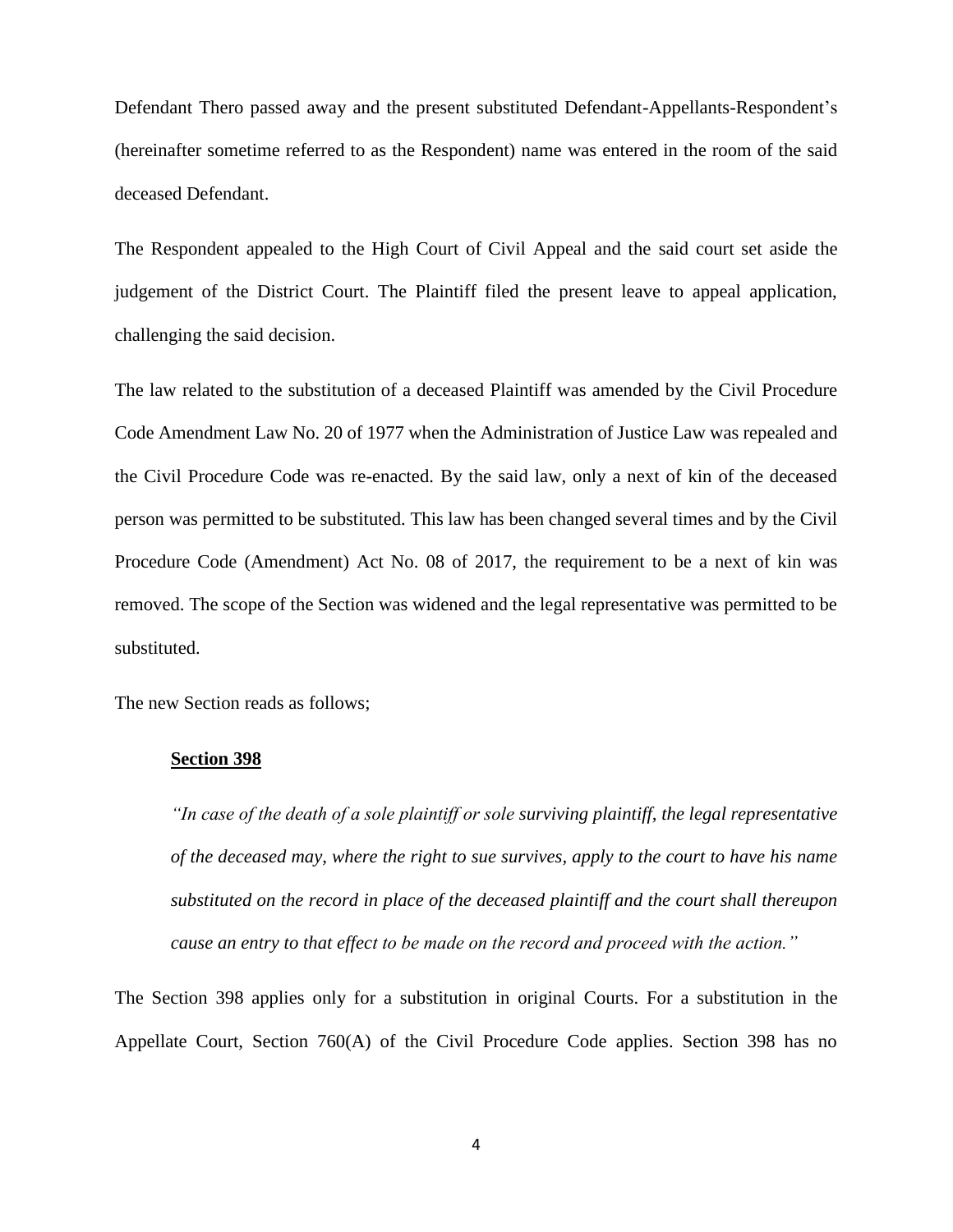relevance in such a situation. The Section  $760(A)$  was introduced to Civil Procedure Code by Civil Procedure Code (Amendment) Act No. 79 of 1988.

The Section reads as follows;

#### **Section 760(A)**

*"Where at any time after the lodging of an appeal in any civil action, proceeding or matter, the record becomes defective by reason of the death or change of status of a party to the appeal, the supreme court may in the manner provided in the rules made by the supreme court under article 136 of the Constitution determine. who, in the opinion of the court is the proper person to be substituted or entered on the record in place of, on in addition to the party who had died or undergone a change of status, and the name of such person shall thereupon be deemed to be substituted or entered on record as aforesaid."*

Under this Section there is no requirement for the legal representative to be a next of kin. The only requirement is that the Court in its opinion consider whether a person is 'proper person' to be substituted and the idea of substitution is only to prosecute the Appeal. The Appellate Court will decide the rights and entitlements of the substituted person. The Supreme Court, by Supreme Court Rules of 1990 as promulgated the Rule No. 38 in relation to the substitution.

The Rule reads thus;

" *where at any time after the lodging of an application for special leave to appeal, or an application on the Article 126, or a notice of appeal, or the grant of special leave to appeal, or a grant of leave to appeal by the Court of Appeal, the record becomes defective by reason of the death or change of status of a party to the proceedings, the Supreme Court may , on application in that behalf made by, any person interested ,or ex mero motu, require such applicant , or the petitioner or appellant, as the case may be, to place before*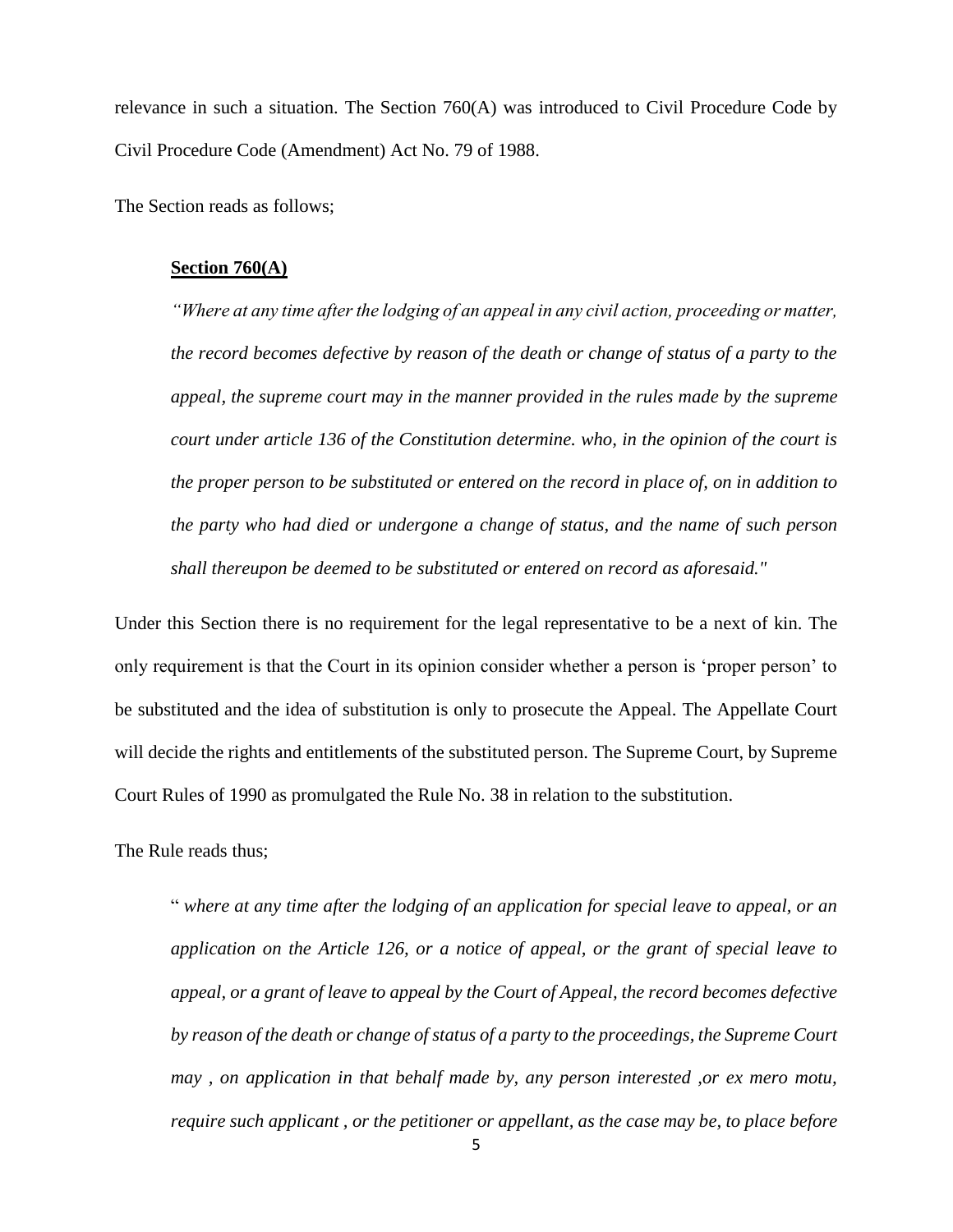*the Court sufficient material to establish who is the proper person to be substituted or entered on the record in place of, or in addition to the party who has died or undergone a change of status;* 

*Provided that where the party who has died or undergone a change of status is the petitioner of appellant, as the case may be the Court may require such applicants or any party to place such material before the Court.*

*The Court shall thereafter determine who shall be substituted or added, and the name of such person shall thereupon be substituted, or added, and entered on the record as aforesaid. Nothing hereinbefore contain shall prevent the Supreme Court itself ex mero motu, where it thinks necessary, form directing the a substitution or addition of the person who appears to the Court to be the proper person therefore."*

The Supreme Court also ruled that a proper person be substituted. There is no requirement to be a next of kin.

In the case of *Kusumawathie Vs. Kanthi* [2004] 1 Sri L.R 350, Somawansa J. held that, though in the original Court the person entitled to be substituted is the next of kin who has derived the inheritance, there is no such requirement in the case of an appeal. In the circumstances, the Court can consider the Appellant to be a fit and proper person to be substituted in the room of the deceased party, solely for the purpose of prosecuting the Appeal.

The counsel for the Respondent argued that, it has been decided in the case of *T.Pannanada Thero Vs. G. Sumangala Thero* 68 NLR 367 that, only a lawful pupil of the deceased Viharadhipathi can be substituted. When this case was argued, Section 760(A) was not in the Civil Procedure Code. Section 760(A) initially came into operation by Section 113 of the Civil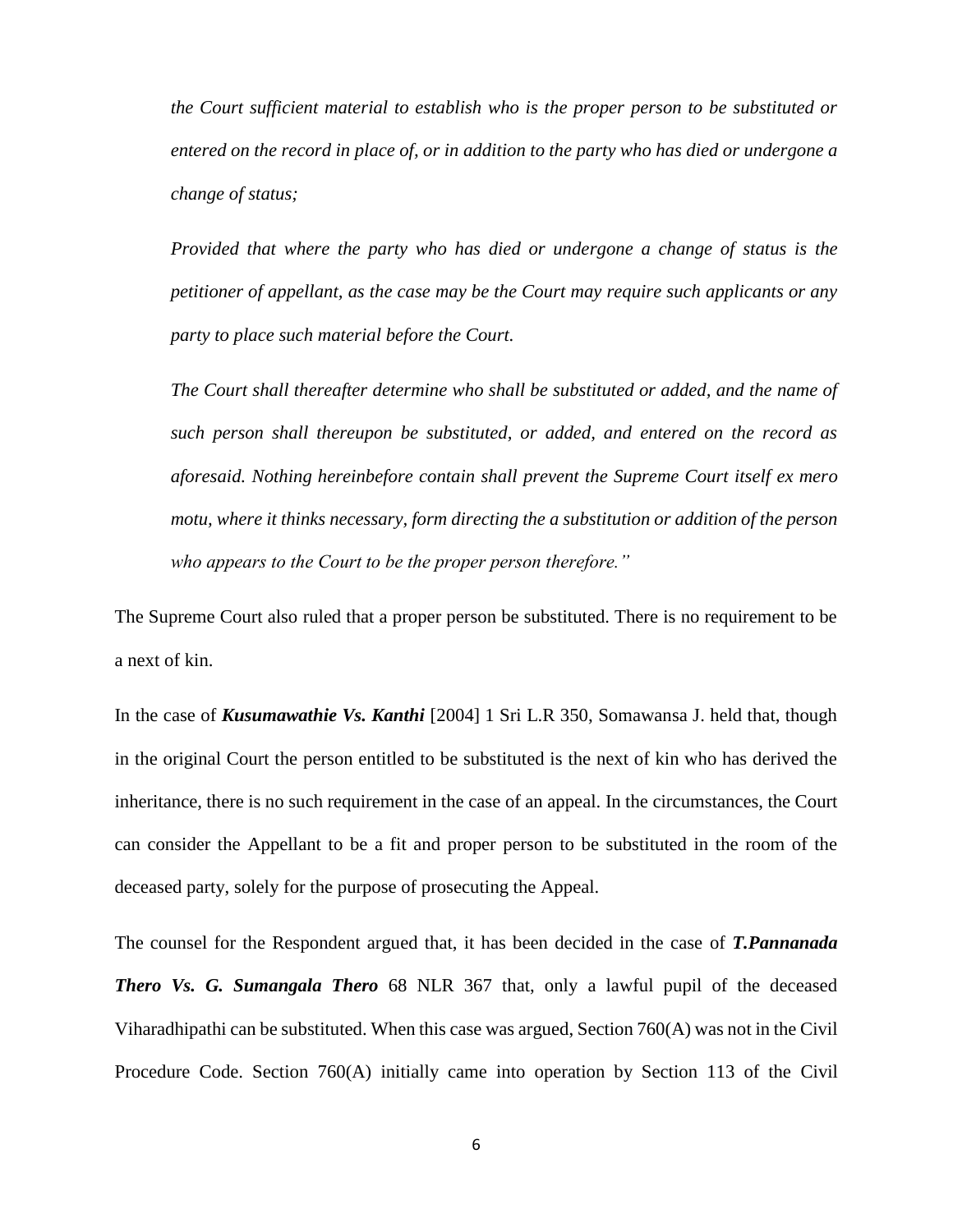Procedure Code (Amendment) Law No. 20 of 1977 and was later substituted by Section 50 of the Civil Procedure Code (Amendment) Act No.79 0f 1988.

At the time that the said case was argued (in 1965) Section 760(A) was not the law. It was the Civil Procedure Code even prior to the Administration of Justice Law. Under the said law, procedure in the Appellate Court was to send the case back to the District Court to enter substitution. In this case when it was sent to the District Court, the Learned Judge of the District Court has refused application for substitution on the basis that there was no legal provision which enabled the Petitioner to have himself substituted by way of summary procedure. Considering this situation, His Lordship, Justice H.N.G Fernando held that;

#### at p.368

*"In my opinion the difficulty is met by Section 404 of the Civil Procedure Code. The title to temple property is vested by law in the controlling Viharadhipathi for the time being (subject of course to certain exceptional cases).Therefore, on the assumption that the deceased-plaintiff was the incumbent of the Vihare, then, on his death, the title to the temple property is vested by law in his successor. If, therefore, the present Petitioner is the lawful successor of the plaintiff, the title to the property, which is the subject of this action, has now vested in him. The position taken up by the petitioner, therefore, is that there has been by operation of law a creation or a devolution in his favour of interests in the lands which are the subject of this action; and if he can establish to the satisfaction of the District Court that he would be the successor in title to the incumbency upon the assumption that the deceased-plaintiff himself had been the incumbent, then the petitioner will be entitled to substitution under section 404.The*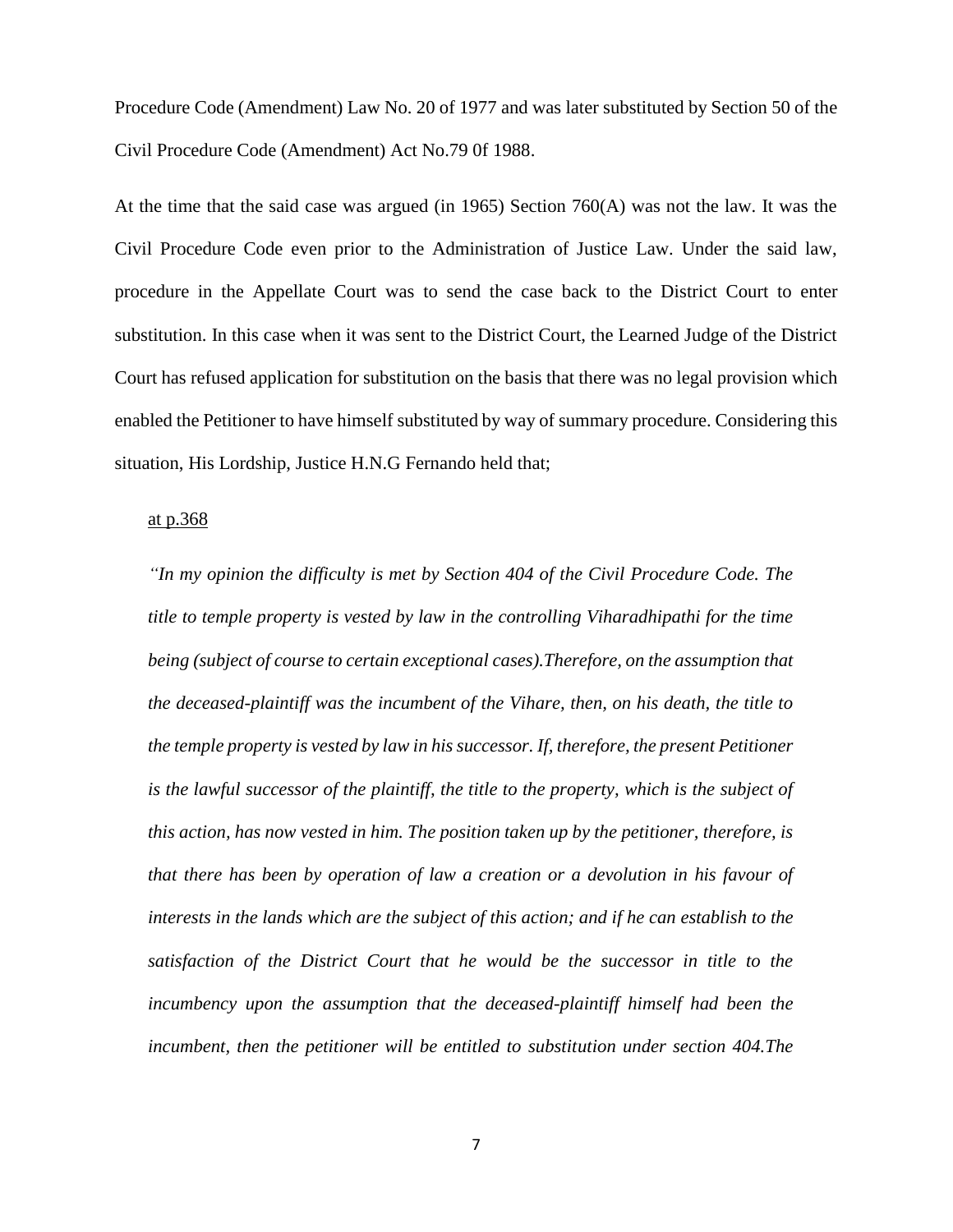*correctness of that assumption will of course have to be decided in the substantive appeal."*

In the present action, the original Plaintiff in the plaint stated that the first Viharadhipathi who started the Ganegoda Rajamahaviharaya was Akmeemana Sobhitha Thero and on his demise his most senior pupil Wallakke Saddhananda Thero became the Viharadhipathi. The Saddhananda Thero had passed away in 1947 and the Plaintiff being the only pupil of the said Thero, he became the Viharadhipathi.The Petitioner's contention is that he being the most senior pupil of the deceased Plaintiff, he is entitled to be substituted.

As per the said decision in the *T.Pannanada Thero Vs. G. Sumangala Thero,* the Petitioner in present case is also the Thero who is entitled to be the Viharadhipathi, if the Plaintiff succeeds this action. Therefore, subject to the establishment of the correctness of the argument of the Plaintiff, the Petitioner becomes entitled to this substitution.

The Petitioner has tendered his Certificate of Higher Orientation (Declaration regarding Upasampada Bhikshu Under Section 41 of the Buddhist Temporalities Ordinance, No. 19 of 1931) marked as X7. Respondents argue that the tutor's name entered in the  $7<sup>th</sup>$  paragraph of the said certificate is Ven. Wallakke Saddhananda Thero and the signature appearing W. Saddhananda in English characters had been placed in the certificate. Said Wallakke Saddhananda Thero had passed away in 1947 and there was no opportunity for the said Thero to sign this document. The Plaintiff also admitted that Wallakke Saddhananda Thero died in 1947 in paragraph 5 of the plaint. Therefore, if the Petitioner is relying on this Higher Ordination Certificate, he will have to establish the authenticity of the document. For the purpose of substitution, Court need not to rely on the document marked X7. The said deceased Plaintiff Thero by way of the deed No.4310 dated 10.03.2015 attested by D.A Pathma Shyamalee, Notary Public, appointed the Petitioner as the